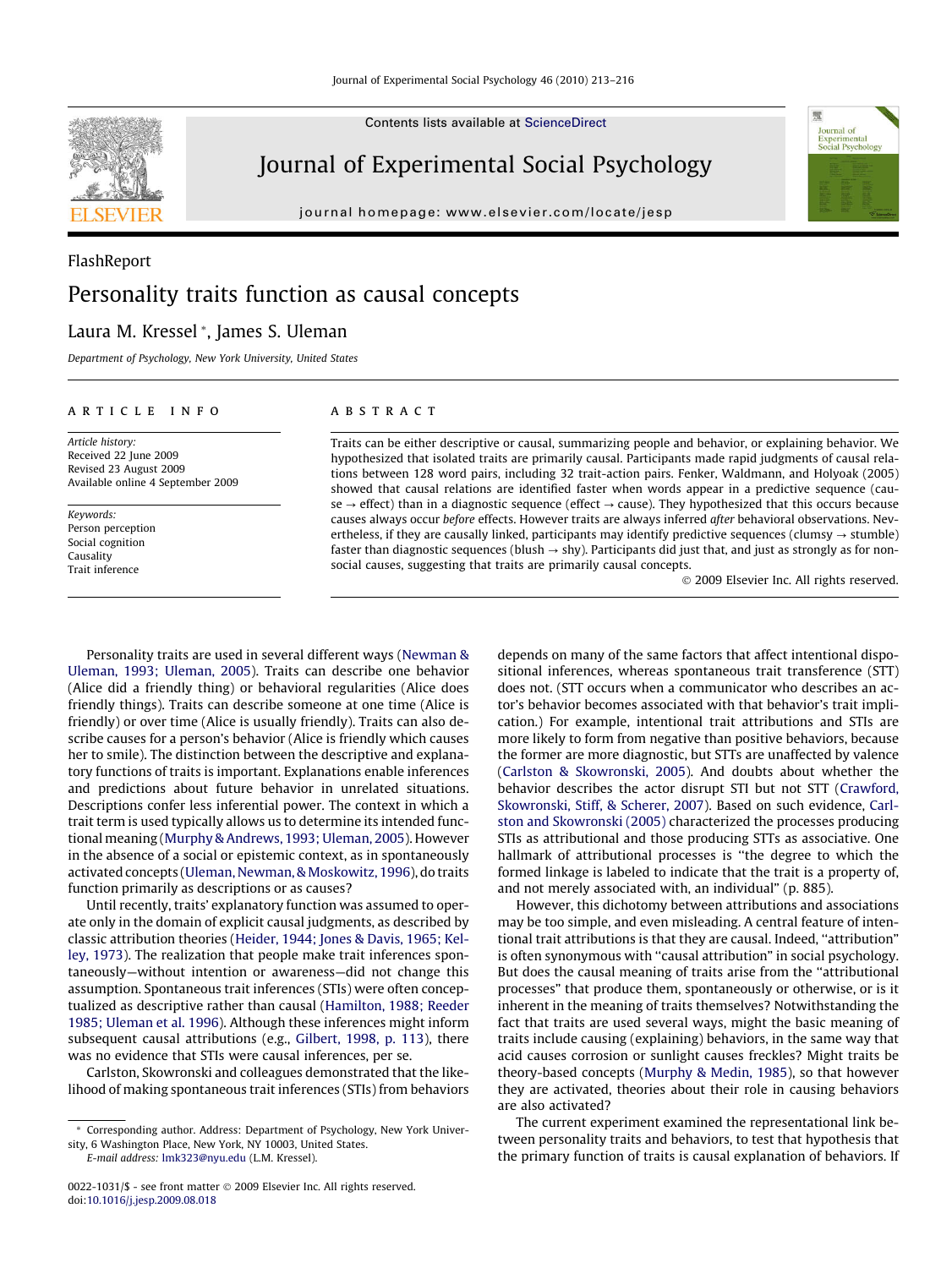traits are purely descriptive, summarizing behavior, traits and behaviors should be associatively linked in semantic memory. But if the primary function of traits is explanation, traits and behaviors should be causally linked.

We adopted a relation recognition paradigm that [Fenker, Wald](#page-3-0)[mann, and Holyoak \(2005\)](#page-3-0) used to demonstrate causal links in semantic memory. They hypothesized asymmetric reaction times for detecting causal relationships, depending on the temporal sequence in which 'cause' and 'effect' are presented to participants (see Supplementary material). They theorized that not all cognitive relationships (links) are the same (e.g., sparrow "is a" bird, spark "causes" fire, cold "is the opposite of" hot) and that recognizing relationships requires mapping concepts to roles ('cause' and 'effect'). Thus detecting causal relationships would be faster when cause-effect concepts appear in the predictive temporal order that matches their canonical sequence in experience. Recognizing causal relationships between the same concepts presented in a diagnostic sequence requires ''re-mapping" them to their cause-effect order, and hence would be slower. This is what they found. People identified causally related concepts faster in predictive sequences (cause  $\rightarrow$  effect) than diagnostic sequences (effect  $\rightarrow$  cause).

Note that this RT asymmetry is characteristic of causal relations, and is not due to differences in ''associative link strength" in each direction. Concept pairs had equal associative strength in the predictive and diagnostic directions. But not all links (relations) are associative.

Participants completed two different relation recognition tasks: the nonsocial task of Fenker and colleagues, and a modified social version that used trait-behavior word pairs. If traits and behaviors are causally linked, participants should recognize causal relationships more quickly when words are presented in a predictive sequence (trait  $\rightarrow$  behavior). But if traits and behaviors are merely associatively linked, reaction times should be unaffected by temporal order. Finally, if traits and behaviors are usually experienced in a diagnostic sequence, as the impossibility of observing traits and the ubiquity of STI suggest, reaction times for behavior-trait pairs should be faster.

#### Method

#### Participants

Participants were 107 undergraduates at NYU who completed the study for course credit.

#### Stimuli

For the social task, 32 trait-behaviors word pairs (e.g., dumbfail, silly-giggle) were selected from the University of Southern Florida word association norms ([Nelson, McEvoy, & Schreiber,](#page-3-0) [1998\)](#page-3-0).<sup>1</sup> Following [Fenker et al. \(2005\),](#page-3-0) all pairs were of low associative strength (likelihood of free association in both predictive and diagnostic directions).<sup>2</sup> Thirty-two filler adjective–verb word pairs (e.g., gentle-touch, bitter-taste, slow-move) were also selected from the USF list. These were also of low associative strength in both directions.<sup>3</sup> See the Supplementary material.

The 32 trait-behavior pairs were also pretested to ensure equal statistical contingency (in addition to association likelihood) in both directions, so this could not produce an RT asymmetry. Pretest participants ( $N = 60$ ) estimated conditional frequencies on 100-point scales. In the diagnostic direction, they responded to, ''If 100 people [action], how many are [trait]?" In the predictive direction, they responded to, ''If 100 people are [trait], how many [action]?" Pairs were the same in diagnostic ( $M = 62.05$ ,  $SD = 14.7$ ) and predictive  $(M = 62.78, SD = 14.3)$  directions,  $t(29)^4 = .212, p = .83$ .

Explicit causal ratings were also obtained to ensure that traitbehavior pairs were causally related. The same pilot participants rated each trait-action pair on "How likely is it that being [trait] causes someone to [action]?" from 0 (extremely unlikely) to 100 (extremely likely). The mean rating was greater than 50,  $t(31) = 10.2, p < .01.$ 

For the nonsocial task, we selected 32 causally related word pairs (e.g., spark-fire, moon-tide, acid-corrosion) and 32 associated word pairs (e.g., shrimp-ocean, soup-cracker, elevator-floor) from the original task [\(Fenker et al., 2005\)](#page-3-0). These pairs were also of equal associative strength in the predictive and diagnostic directions, in terms of free associations and statistical contingencies. See Supplementary material.

## Procedure

Participants completed the nonsocial and then the social relation recognition tasks on computers with DirectRT software. They made speeded causal judgments for each of 64 word pairs. Following [Fenker et al. \(2005\),](#page-3-0) we asked participants to ''determine whether the concepts described by each word pair are causally related". If a causal relationship was detected (''either because the concept described by the first word causes or is caused by the concept described by the second word"), participants pressed the C-key. If they were not, participants pressed the N-key.

Nonsocial stimuli consisted of 32 cause-effect word pairs and 32 associated word pairs. Social stimuli consisted of 32 traitbehavior word pairs (causal) and 32 associated adjective–verb pairs. In both tasks, half the pairs were presented in each order. The correct response to causal nonsocial word pairs and traitbehavior pairs is 'yes' regardless of order of presentation. The correct response to associated word pairs is 'no'. Assignment of pairs to each order was counterbalanced across two versions of the experiment. Across both tasks, word pairs were blocked in groups of four so that four predictive, four diagnostic, and eight associative pairs were randomly presented within each block. Thus there were equal numbers of trials for which the correct answer was 'yes' and 'no'. Participants responded to all 64 word pairs in sequence without a break. There was a 1-min break between the nonsocial and social tasks.

Each trial began with a fixation cross (500 ms), followed by the first word of a pair (1000 ms), a second fixation cross (500 ms), and the second word of a pair [\(Fig. 1](#page-2-0)). Each screen replaced the one before it so there was never more than one stimulus on screen. All stimuli were centered. Response times were recorded from the time of the final stimulus onset until a response was made. Eight

 $1$  These norms measure pre-existing associations between words serving as cues and targets in cued recall memory tests. Strengths of association were the proportion of participants who generated the target word when free associating from the cue word (Forward Strength of Association), and the proportion who generated the cue word when free associating from the target word (Backward Strength of Association), producing two indices of association—FSA and BSA.

<sup>&</sup>lt;sup>2</sup> Likelihood of free association in the predictive direction was the proportion of participants who generated the verb when presented with the trait. Likelihood in the diagnostic direction was the proportion who generated the trait term when presented with the verb. Averaged across word pairs, the mean likelihood was greater in the diagnostic direction  $(M = .03, SD = .037)$  than the predictive direction  $(M = .01,$  $SD = .018$ ),  $t(31) = 4.56$ ,  $p < .01$ . This difference could only reduce reaction times for judging diagnostic pairs, which would mask our hypothesized RT advantage for predictive pairs.

 $^3$  Averaged across word pairs, the mean likelihood was greater in the verb  $\rightarrow$  adjective direction ( $M = .035$ ,  $SD = .038$ ) than the adjective  $\rightarrow$  verb direction ( $M = .009$ ,  $SD = .025$ ),  $t(31) = 3.05$ ,  $p < .01$ . This difference is irrelevant because these are filler trials.

<sup>4</sup> Statistical contingency ratings were not obtained for two of the 32 word pairs due to a photocopying error.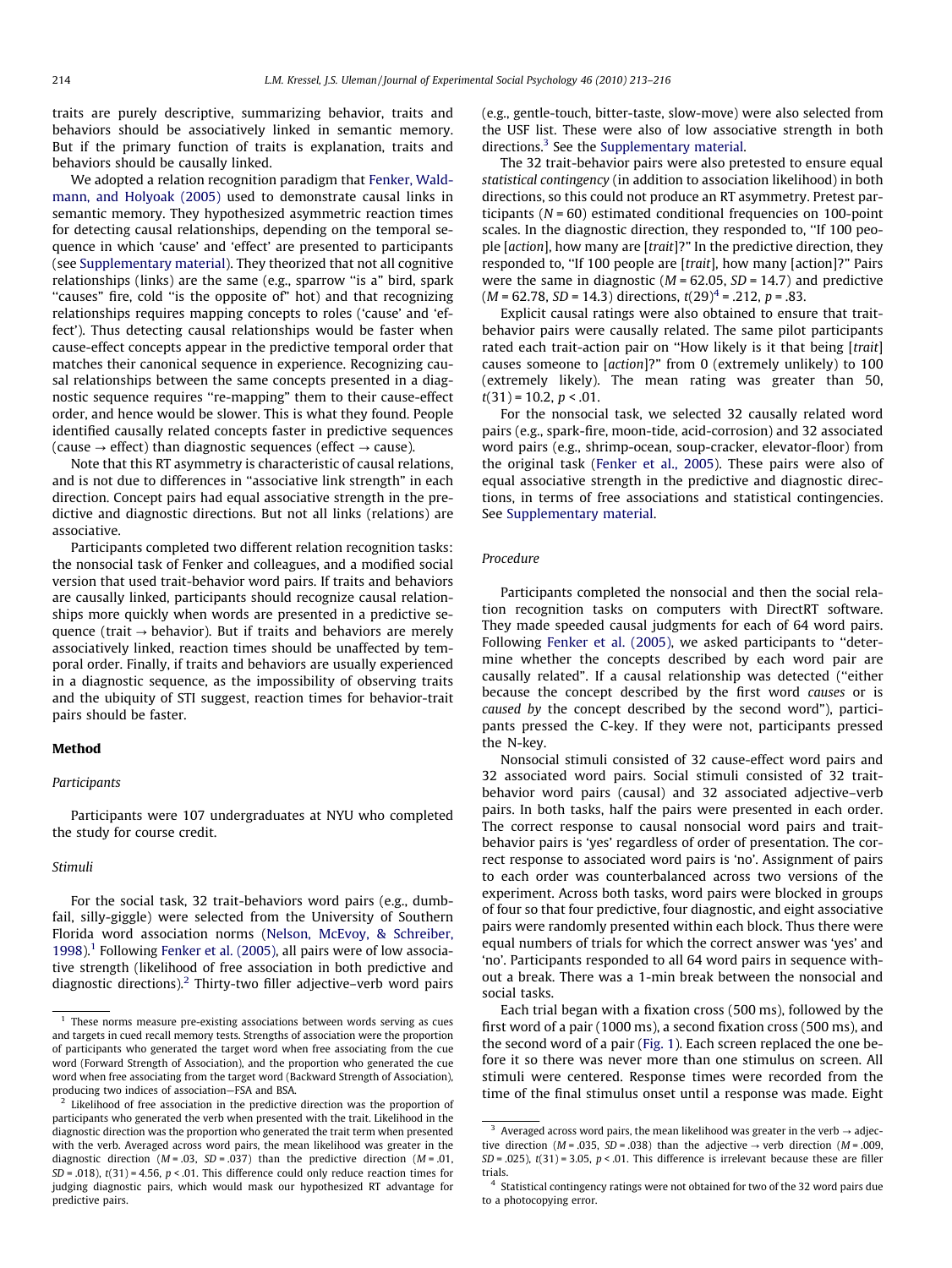<span id="page-2-0"></span>

Fig. 1. Sample trials from nonsocial and social relation recognition tasks.

practice trials (with feedback) preceded the social and nonsocial tasks (without feedback).

## Results

#### Nonsocial relation recognition task

Following [Fenker et al. \(2005\),](#page-3-0) we analyzed only causal trials that were answered correctly and excluded outliers more than two SDs from the participant's mean RT for each trial type (predictive or diagnostic). Additionally, we dropped the 7% of participants with error rates above 50% on either the nonsocial causal trials or associated trials. Seven participants failed to detect causal relationships on over half of the 32 causal trials, and 1 responded ''causal" to 28 of the 32 associated trials. (Fenker et al. dropped the 11% of Ps, over three studies, with error rates above 20%.) The remaining 99 participants were correct on 89.3% of the trials, and 4.6% of their responses were excluded as outliers.

Participants detected causal relationships 77.04 ms faster for causal pairs in predictive ( $M = 1223.42$ ,  $SD = 391.92$ ) than diagnostic sequences  $(M = 1300.46, SD = 451.37), t(98) = 3.11, p < .01.$ Importantly, this facilitation was not due to a speed–accuracy trade-off. Participants made more errors across diagnostic trials  $(M = 2.00, SD = 1.63)$  than predictive trials  $(M = 1.44, SD = 1.35)$ ,  $t(98)$  = 3.2,  $p < 0.01$ . Results replicated [Fenker et al. \(2005\).](#page-3-0)

#### Social relation recognition task

As before, we analyzed only correct trials, and excluded outliers over two SDs from participants' means. The same 99 participants



Fig. 2. Response times to causal word pairs in nonsocial and social relation recognition tasks as a function of temporal sequence of presentation (diagnostic or predictive).

(as above) were correct on 86.2% of the social trials, and 4.6% of these were excluded as outliers.

Participants detected causal relationships 72.22 ms faster when trait-behavior pairs appeared in predictive  $(M = 1242.46, SD =$ 466.40) than diagnostic sequences (M = 1314.68, SD = 520.62),  $t(98) = 2.14$ ,  $p < .05$ . Once again, there was no speed–accuracy trade-off. Participants made slightly more errors across diagnostic trials  $(M = 2.33, SD = 2.15)$  than predictive trials  $(M = 2.11,$  $SD = 2.07$ ,  $t(98) = 1.09$ ,  $p > .85$ .

An ANOVA that included both the nonsocial and social tasks showed no significant difference between them,  $F(1, 98) = .017$ . The RT asymmetry was as strong on the social task as the nonsocial task (see Fig. 2).

## Discussion

This research used a relation recognition paradigm, novel to social psychology, to examine whether personality traits and behaviors are causally (not just associatively) linked in semantic memory. [Fenker et al. \(2005\)](#page-3-0) demonstrated that causally linked concepts produce asymmetric reaction times for detecting causal relationships, with predictive word orders faster than diagnostic orders. Our results replicated Fenker et al., and also showed the same degree of asymmetry with trait-behavior pairs. These were identified as causally related more quickly when in predictive (trait  $\rightarrow$  behavior) than in diagnostic sequences (behavior  $\rightarrow$  trait). This was not due to an asymmetry in associative strength or statistical contingency. This suggests that traits and behaviors are mentally represented as causally linked, and that isolated traits are inherently causes of behaviors.

One might object that traits functioned as causes in this task only because the task instructions primed causality. We cannot rule out this possibility (which presumes that traits have causal meanings to be primed in the first place). But we think it unlikely because the RT asymmetry was just as strong for the social as the nonsocial word pairs, where causal relations are indisputable. Furthermore, the associated noncausal pairs showed no asymmetry.

These results are surprising in light of how expert people are at making diagnostic STIs ([Uleman et al., 1996](#page-3-0)). In addition, Maass and her colleagues demonstrated that people are more likely to infer traits from behaviors than behaviors from traits—even when the number of behaviors implied by traits equals the number of traits implied by behaviors ([Maass, Cadinu, Taroni, & Masserini,](#page-3-0) [2006; Maass, Colombo, Colombo, & Sherman, 2001\)](#page-3-0). People are so expert at making diagnostic inferences from behaviors, both unintentionally and intentionally, that one would expect an RT advantage for the diagnostic order, behavior  $\rightarrow$  trait. But precisely the opposite occurred.